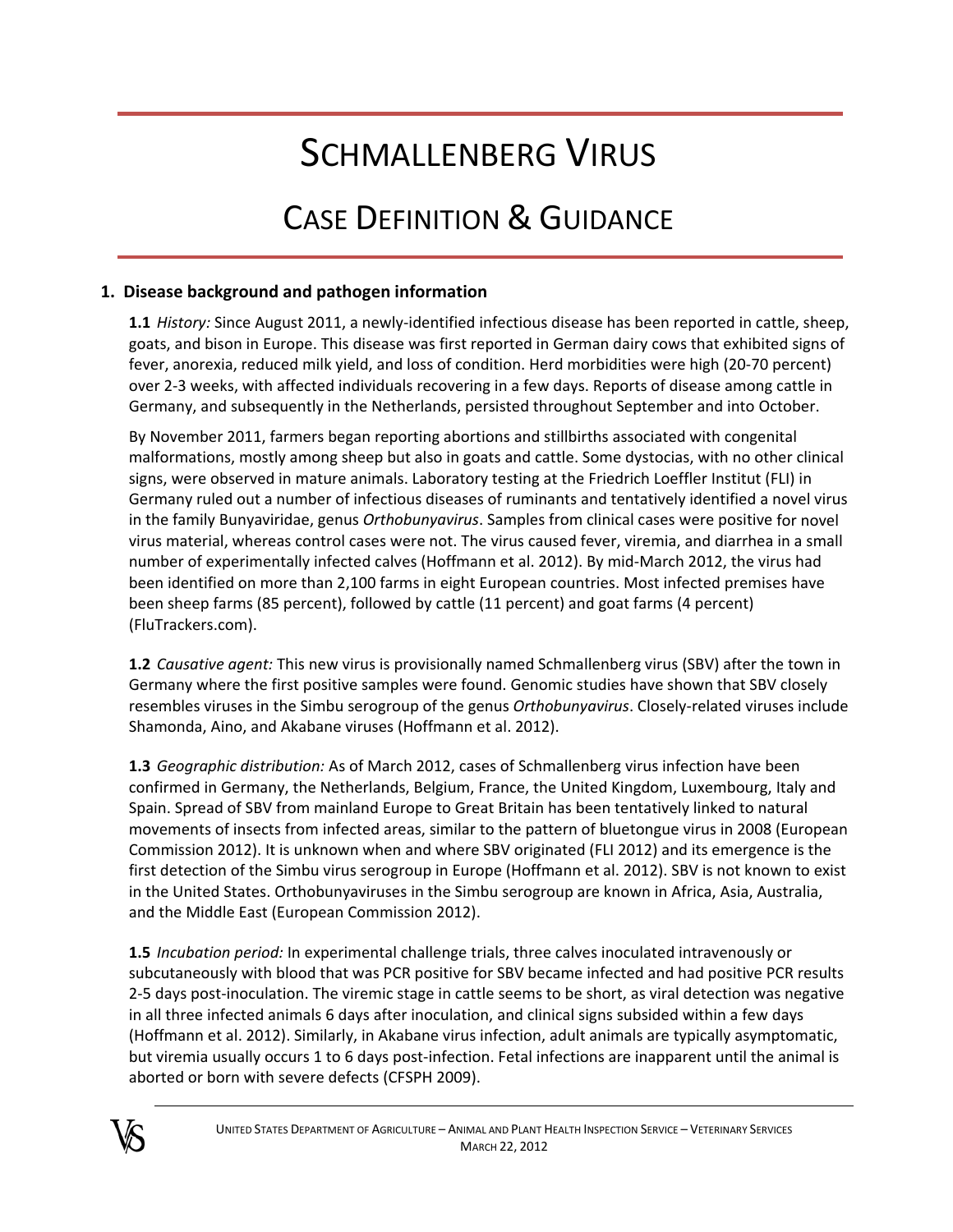**1.5** *Differential diagnosis*: Many of the clinical signs of SBV are similar to other diseases or agents (viral, bacterial, genetic, toxic or nutritional, etc.) that cause abortion, congenital malformations, and transient systemic problems in cattle, sheep, and goats. These diseases include bovine viral diarrhea virus and other pestiviruses, bovine herpesvirus type 1, foot‐and‐mouth disease virus, bluetongue virus, epizootic hemorrhagic disease virus, Rift Valley fever virus, Cache Valley virus, bovine ephemeral fever virus, toxicities (e.g. *Veratrum californicum*, *Lupinus* spp.), nutritional deficiencies (e.g. gestational protein deficiency, manganese), and genetic abnormalities (e.g. spider lamb syndrome).

**1.6** *Transmission and reservoirs:* All known orthobunyaviruses are spread by arthropod vectors, principally midges (*Culicoides* spp.) and mosquitoes. Transplacental transmission has also been demonstrated in orthobunyaviruses (European Commission 2012). The role of biting midges in the transmission and spread of Schmallenberg virus was confirmed with the detection of SBV in two species of *Culicoides* in Belgium collected during September and October 2011 (European Livestock Association 2012a). The examined insect pools consisted exclusively of heads, suggesting that midges act as amplification vectors and were not simply SBV positive after ingesting a blood meal on viremic animals. The further spread of SBV in Europe will be determined by the natural history of the virus (e.g., whether it overwinters in arthropod hosts), environmental temperatures, and number and distribution of vector species and ruminant hosts. Because Akabane virus can infect domestic and wild ruminants as well as pigs (CFSPH 2009), it is similarly assumed that SBV can infect wildlife and swine, although evidence is lacking (FLI 2012). Potential wildlife hosts for SBV in Europe include roe deer (*Capreolus capreolus*), fallow deer (*Dama dama*), red deer (*Cervus elaphus*), mouflon sheep (*Ovis aries*), bison (*Bison bonasus*), and wild boar (*Sus scrofa*). Should SBV enter North America, potential wildlife hosts would include several species of Cervidae as well as American bison (*B. bison*) and feral swine.

**1.7** *Epidemiology*: Infections with SBV likely occurred during the summer and fall of 2011 (assuming an insect vector) with exposed fetuses and neonates of small ruminants showing signs around parturition. In some sheep flocks, 20‐50 percent of lambs were deformed, and many were born dead (Kupferschmidt 2012). Data from the Netherlands suggested that SBV caused a small percentage of cattle abortions and neonatal deformities in 2011 (2 out of 101 sera from cows that had aborted in September‐October were PCR positive for the virus). However, scientists are expecting more neonatal cases in cattle during spring of 2012, when bovines conceived in 2011 are due to be born (Kupferschmidt 2012). Genomic studies have shown that SBV is most closely related to Simbu serogroup viruses, in particular Shamonda virus, which does not cause disease in humans. Because of this close relationship and the absence of reports of clinical signs in people, the risk to humans is currently judged as very low to negligible, but cannot be entirely excluded (RIVM 2011, Hoffmann et al. 2012). The European Food Safety Authority (EFSA) and the European Centre for Disease Prevention and Control (ECDC) are closely monitoring the SBV situation with respect to public health (EFSA 2012).

# **2. Laboratory criteria**

**2.1** *Sampling procedure:* Blood (serum or EDTA‐preserved whole blood) is the preferred tissue for SBV detection in adult animals. Samples should be collected during the acute stage of clinical infection (e.g., fever, reduced milk yield, diarrhea). Brain is the preferred tissue, along with spleen and blood (serum or EDTA‐preserved whole blood), for detection of the virus in aborted, stillborn, and malformed fetuses and neonates (FLI 2012).

**2.2** *Agent isolation and identification:* The FLI has developed a real‐time reverse transcriptase PCR (rRT‐ PCR) for Schmallenberg virus detection. All suspect cases of SBV reported in Germany, the Netherlands,

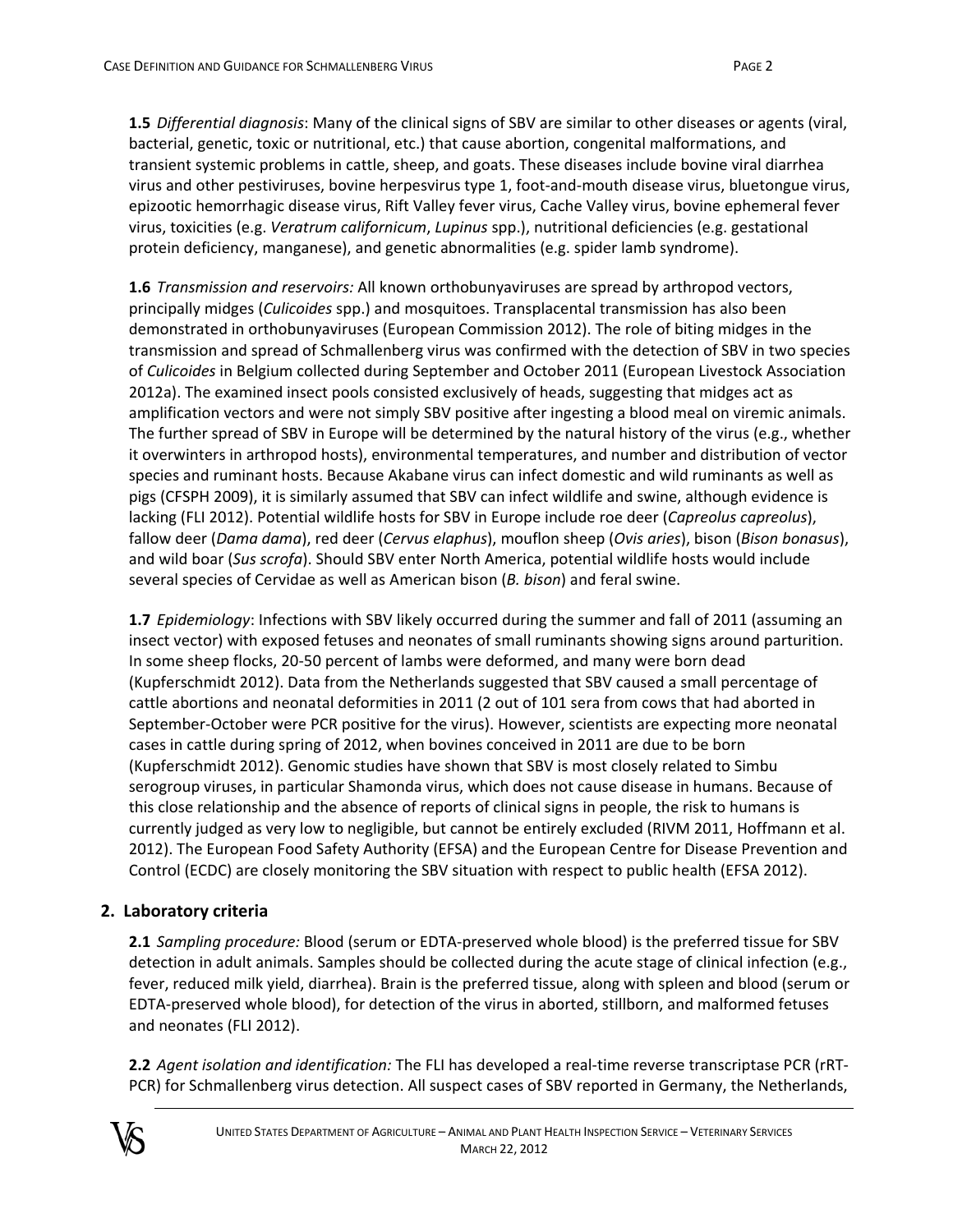Belgium, France, and the United Kingdom are currently being confirmed using this rRT‐PCR test. The FLI has also shared its PCR protocol for use by laboratories in Italy, Denmark, and the United States. Other supplemental confirmatory tests used on a case-by-case basis include indirect immunofluorescence and virus neutralization assays (FLI 2012). In addition, scientists in the Netherlands and Germany have recently developed an antibody‐based test (viral neutralization) that is suitable for mass testing for SBV (i.e., measuring past exposure in animals via antibody production to this virus) (AHVLA 2012, EFSA 2012, European Livestock Association 2012b).

#### **3. Clinical signs**

#### **3.1** *Fetuses and neonates (primarily sheep and goats)*

- Congenital malformations in fetuses and newborns are the major clinical signs and are similar to those seen in Akabane virus infection.
- These congenital anomalies are classified as arthrogryposis hydranencephaly syndrome (AHS).
- Signs of AHS include: stillbirth, premature birth, mummified fetuses, arthrogryposis, hydranencephaly, ataxia, paralysis, muscle atrophy, joint malformations, torticollis, kyphosis, scoliosis, behavioral abnormalities and blindness.
- Specific AHS signs reflect the stage of gestation when the virus infected the dam and fetus.

#### **3.2** *Adult animals*

- Adult sheep and goats are generally asymptomatic except for increased incidence of abortions and congenital malformations in offspring characteristic of AHS.
- Adult cattle are asymptomatic or display few clinical signs: transient fever, decreased appetite, general malaise, reduced milk production, and diarrhea. Animals generally recover within a week.
- Acute clinical signs are thought to coincide with abundance of insect vectors (biting midges– *Culicoides* spp.).

### **4. Case definition** (modified from EFSA 2012)

#### **4.1** *Fetuses and neonates*

- **4.1.1** *Suspect case:* Susceptible species with clinical signs consistent with SBV.
- **4.1.2** *Confirmed case:* Confirmation of viral infection in a suspect case by rRT‐PCR, virus isolation, or other method of SBV antigen detection.
- **4.2** *Adult animals – past exposure to virus*
	- **4.2.1** *Suspect case:* Ruminants or other susceptible species with pregnancies terminating in abortions, stillbirths, and congenital malformations in offspring characteristic of AHS.
	- **4.2.2** *Confirmed case:* Confirmation of SBV antibodies by ELISA or other method of detection in herds with confirmed cases of SBV by antigen detection.
- **4.3** *Adult animals – acute infection*
	- **4.3.1** *Suspect case:* Susceptible species (especially cattle) exhibiting clinical signs consistent with SBV infection.
	- **4.3.2** *Confirmed case:* Confirmation of viral infection in a suspect case by rRT‐PCR, virus isolation, or other method of SBV antigen detection.

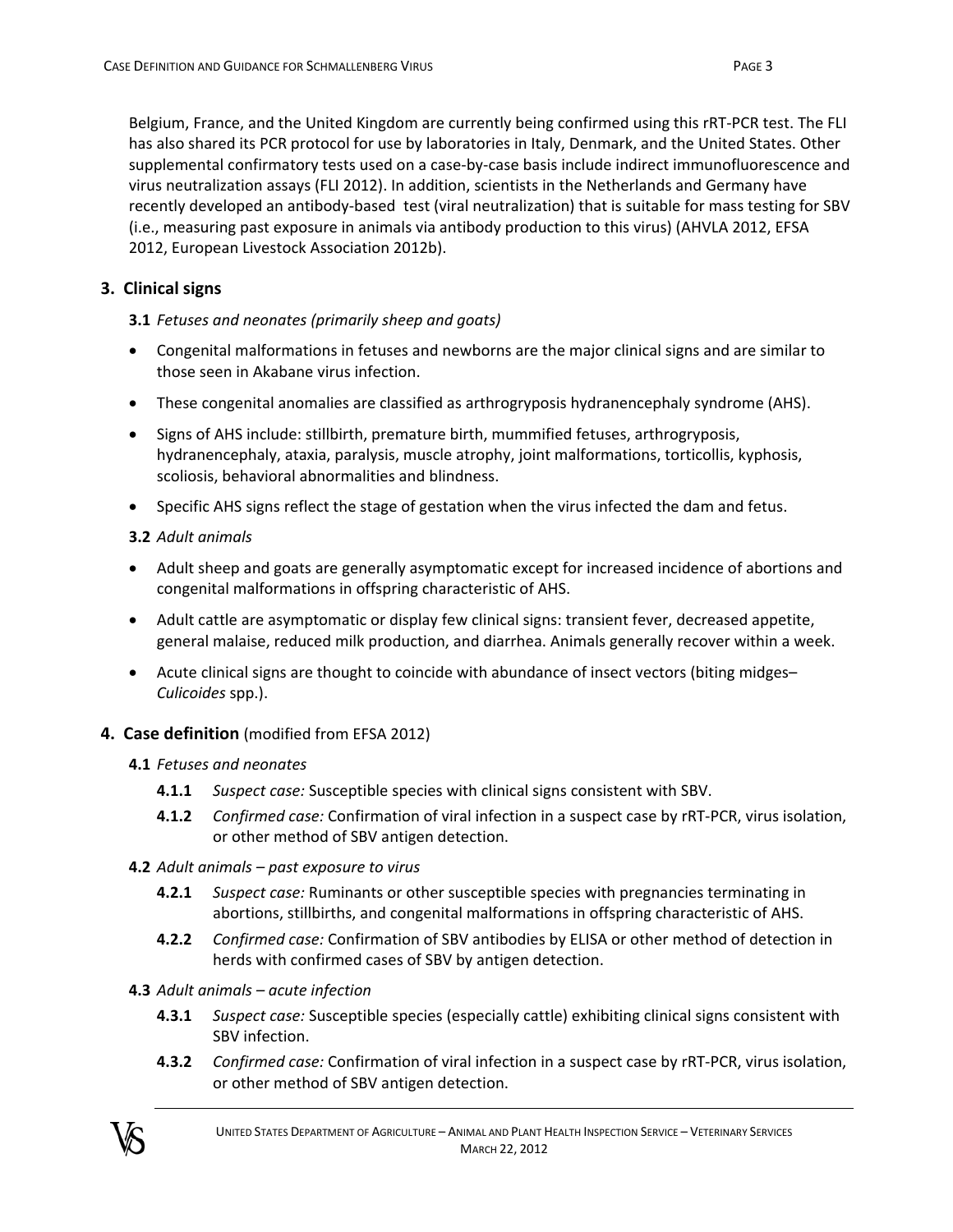**4.4** *Flock/herd case definition*: Any flock/herd with one or more animals confirmed with SBV infection per case definitions above.

#### **5. Reporting criteria**

- **5.1** Currently, viruses belonging to the Simbu serogroup of the genus *Orthobunyaviruses* are not classified as notifiable by the World Organization for Animal Health (OIE). However, affected EU member states have notified the OIE of the presence of Schmallenberg virus under required reporting procedures for emerging diseases. The Dutch Ministry of Agriculture has declared SBV a reportable disease in the Netherlands.
- **5.2** SBV infection is not known to exist in the United States. Suspected cases should be reported to the respective State animal health official or the APHIS Veterinary Services Area Veterinarian‐in‐Charge.

#### **6. Disease response**

- **6.1** The EFSA, ECDC, and several laboratories and experts of the EU member states are engaged in studies and investigations of Schmallenberg virus (European Commission 2012). Although SBV has been isolated and propagated in the laboratory, a serologic assay was developed for mass testing of exposure to the virus only recently. Scientists in the Netherlands used a new viral neutralization assay to demonstrate a 70 percent prevalence of antibodies against SBV in the country's dairy cattle population (European Livestock Association 2012b). The FLI in Germany is developing a prototype inactivated vaccine for SBV, although it is unknown when such a vaccine will become available.
- **6.2** Given the evidence that Schmallenberg virus is largely a vector-borne disease, once SBV is established within one or more competent indigenous vectors and host species, it is unlikely to be contained except in very limited situations. At a local scale, housing animals indoors at night during critical periods of pregnancy could reduce exposure to SBV‐infected midges, possibly mitigating the incidence and consequences of SBV infection (Veterinary Record 2012). Enforcing risk mitigations that are currently in place for other ruminant viral diseases, and which are imposed on imported animal-derived material, may also help minimize the immediate risk of importing SBV into the United States.
- **6.3** The United States is considering surveillance activities for Schmallenberg virus, including testing of ruminant livestock and potential insect vectors that could sustain SBV infection in the event of an outbreak. APHIS – VS has provided a guidance document to U.S. veterinary diagnostic laboratories for passive surveillance of ruminants with clinically compatible signs of SBV infection. Surveillance and mitigation recommendations may change as new epidemiological information becomes available.
- **6.4** When the first U.S. case of SBV is **confirmed** (currently through virus isolation from an aborted/malformed fetus or RT‐PCR of samples from clinically ill animals), APHIS – VS would recommend the following actions:
	- **6.4.1** An initial hold order placed on the affected herd/flock where the virus was found. This hold order will remain in place during an investigation that will answer the following:
		- a. Is this positive viral case related to an import?

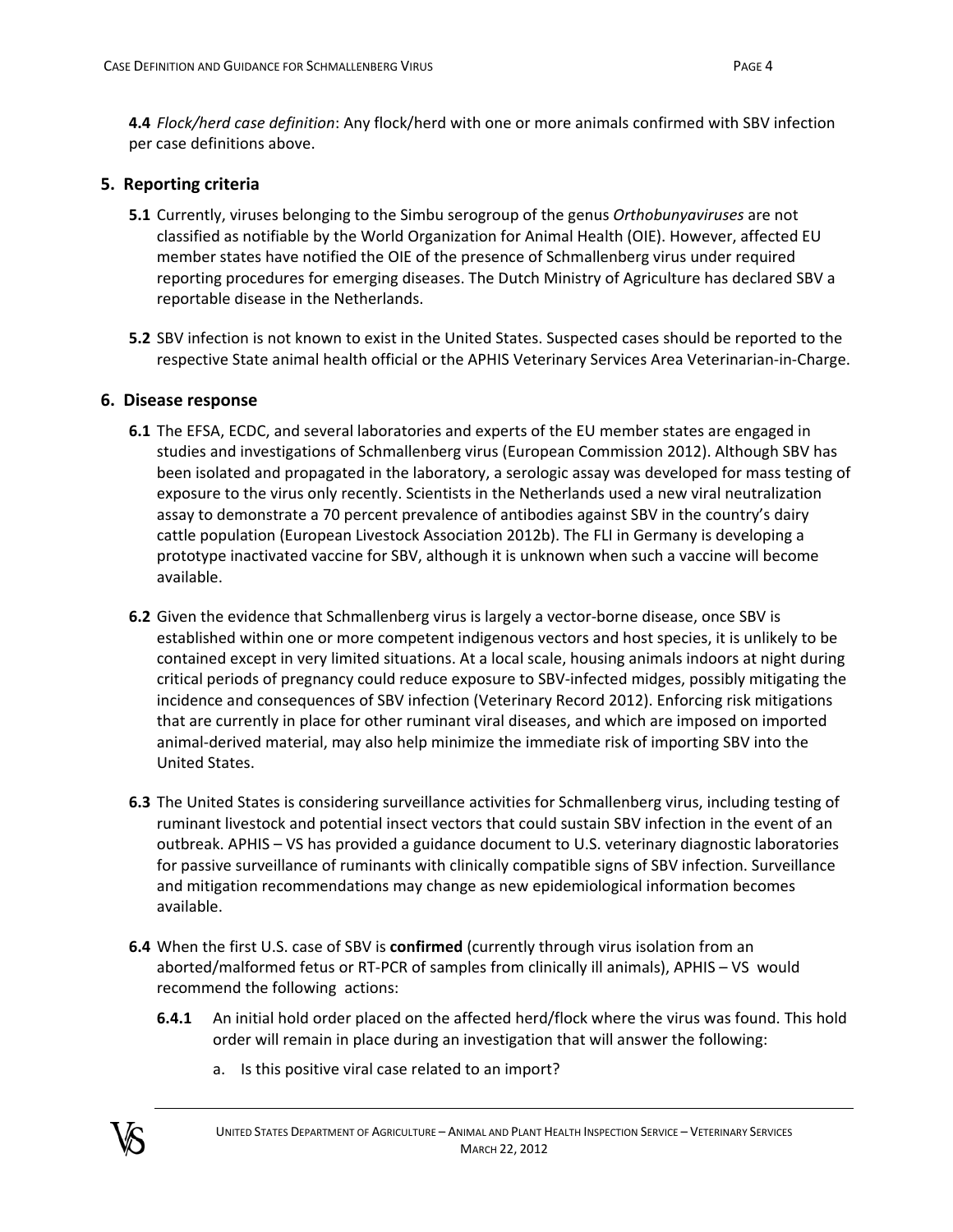b. Is the disease likely to be containable? (This includes consideration of location, vector season, potential source, etc.)

The hold order may have provisions to allow some animal movement from the affected premises after assessing the continued potential for viremic animals to be present.

- **6.4.2** After the initial finding, we recommend surveillance in the immediate surrounding area to answer the following:
	- a. Is the virus localized to a confined area or geographically dispersed?
	- b. Is the disease situation containable?

The passive surveillance would target sick animals (abortions/malformed fetus, etc.) throughout the State where first isolated. Movements will not be restricted from the surrounding area, except with the general understanding that clinically ill animals should not be moved.

- **6.4.3** Recommendations for serological evidence of Schmallenberg virus **without** confirmation by antigen detection:
	- a. Conduct an epidemiologic investigation to determine the likelihood that the virus was or is present in the herd/flock and if it is likely that the virus can be contained to the premises.
	- b. The investigation will include:
		- i. History of relevant clinical signs in the flock/herd.
		- ii. History of imported EU semen (If yes, place a hold order)
		- iii. With clinical signs, collect samples for antigen detection and place hold order pending results.
		- iv. A serology representative sampling from herd/flock:
			- 1. If all negative presume false positive
			- 2. If additional positives presume exposure and increase monitoring of herd and surrounding areas.
- **6.4.4** Recommendations after confirmation of Schmallenberg virus over geographically distinct areas over multiple time periods:

Schmallenberg virus is largely a vector borne disease, once SBV is established within one or more competent indigenous vectors and host species, it is unlikely to be contained except in very limited situations. Therefore, if there are several confirmed geographically distinct cases over multiple time periods, disease from the Schmallenberg virus would be treated the same as other non‐program endemic diseases. Movement restrictions or extensive surveillance activities are not likely of value after the virus becomes established with a competent indigenous vector.

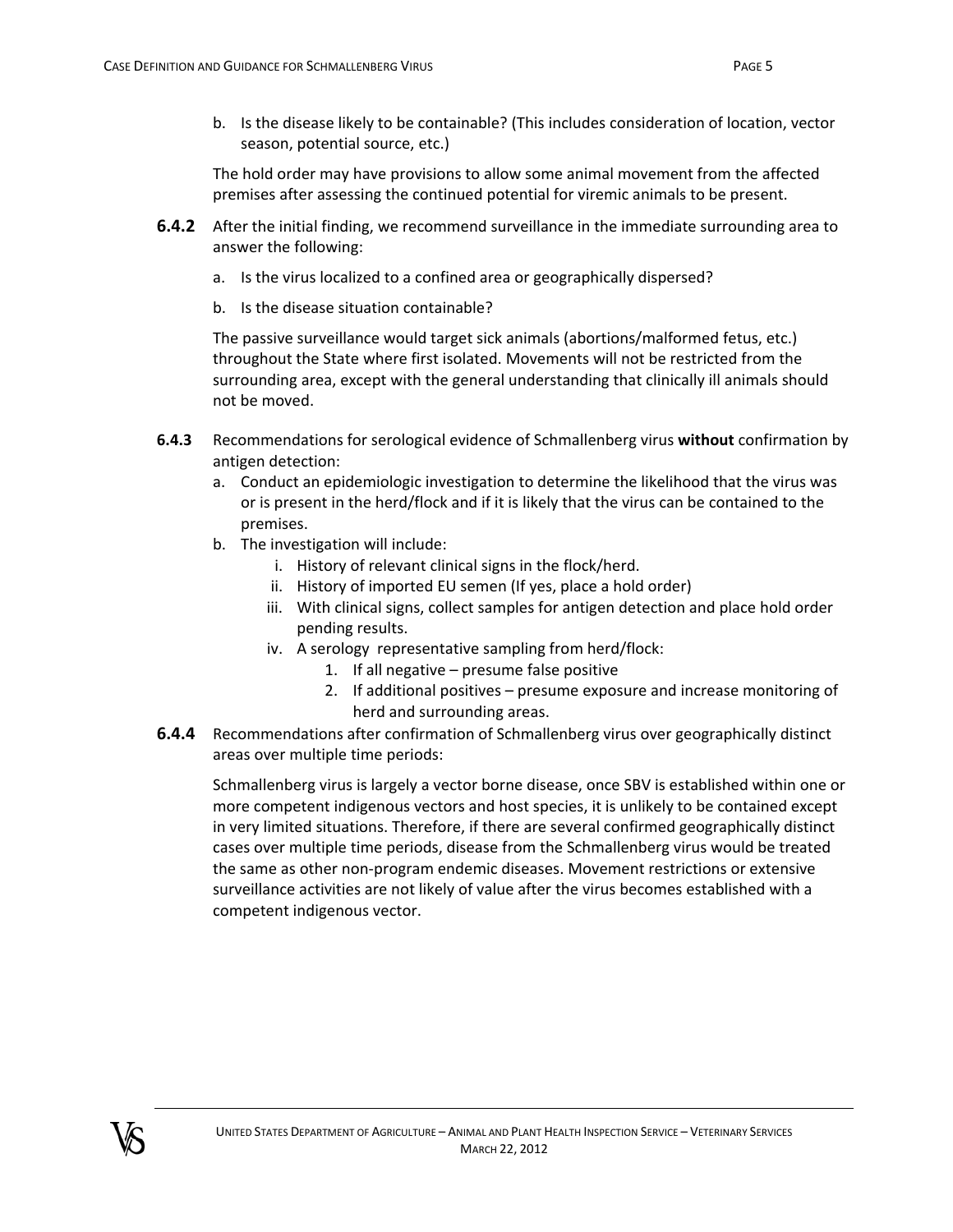#### **References**

AHVLA. Schmallenberg virus: a novel viral disease of cattle, sheep and goats in northern mainland Europe. AHVLA‐briefing note. 11 January 2012. Animal Health and Veterinary Laboratories Agency, Department for Environment, Food and Rural Affairs (Defra), United Kingdom. Available online: http://www.defra.gov.uk/animal‐diseases/files/schmallenberg‐brief‐120112.pdf

Davies I, Watkins G. Enhanced surveillance for the risk of incursion of Orthobunyavirus infection into Great Britain. 21 Dec 2011. http://www.highlandcattlesociety.com/downloads/technical/7.pdf

European Centre for Disease Prevention and Control (ECDC). Risk assessment: new Orthobunyavirus isolated from infected cattle and small livestock – potential implications for human health. December 2011. Available online:

http://ecdc.europa.eu/en/publications/Publications/231112\_TER\_Risk\_assessment\_Schmallenberg\_virus.pdf

European Commission. Information note, Schmallenberg virus. 25 January 2012. Available online: http://ec.europa.eu/food/animal/diseases/schmallenberg\_virus/docs/information\_1818\_note\_240112\_en.pdf

European Food Safety Authority (EFSA). "Schmallenberg" virus: likely epidemiological scenarios and data needs. Supporting Publications 2012:EN‐241. [31 pp.]. Available online: http://www.efsa.europa.eu/en/supporting/doc/241e.pdf

European Livestock Association. Belgium: Pools of Culicoides spp. found positive for Schmallenberg virus by RT‐qPCR. 2012a; accessed 14 March 2012. Available online: http://ela‐ europe.org/ELA%20teksten/Schmallenberg%20virus/Pools%20of%20cullicoides%20found%20positive%20for%20 Schmallenberg%20virus%20by%20RT‐qPCR.pdf

European Livestock Association. Antibodies against Schmallenberg virus [SBV] in 70 per cent of the dairy cattle population in the Netherlands. 2012b; accessed 14 March 2012. Available online: http://ela‐ europe.org/ELA%20teksten/Schmallenberg%20virus/antibodies%20against%20SBV.pdf

FluTrackers.com. Schmallenberg virus in Europe 2012. Updated 9 March 2012. Available online at: http://www.flutrackers.com/forum/showthread.php?t=183181

Friedrich Loeffler Institut (FLI). Responses to questions on "Schmallenberg virus". Updated 30 January 2012. Available online:

http://www.fli.bund.de/fileadmin/dam\_uploads/tierseuchen/Schmallenberg\_Virus/FAQ\_Schmallenberg-Virus\_120130‐en.pdf

Gibbens N. Schmallenberg virus: a novel viral disease in northern Europe. Vet Rec 14 January 2012; 170 (4): 58. doi: 10.1136/vr.e292.

Hoffmann B, Scheuch M, Höper D, Jungblut R, Holsteg M, Schirrmeier H, et al. Novel Orthobunyavirus in cattle, Europe, 2011. Emerg Infect Dis [serial on the Internet] 2012 Mar [date cited]. Available online: http://dx.doi.org/10.3201/eid1803.111905 DOI: 10.3201/eid1803.111905

Iowa State University: The Center for Food Security & Public Health (CFSPH): *Akabane Disease*. 2009. Available online: http://www.cfsph.iastate.edu/Factsheets/pdfs/akabane.pdf